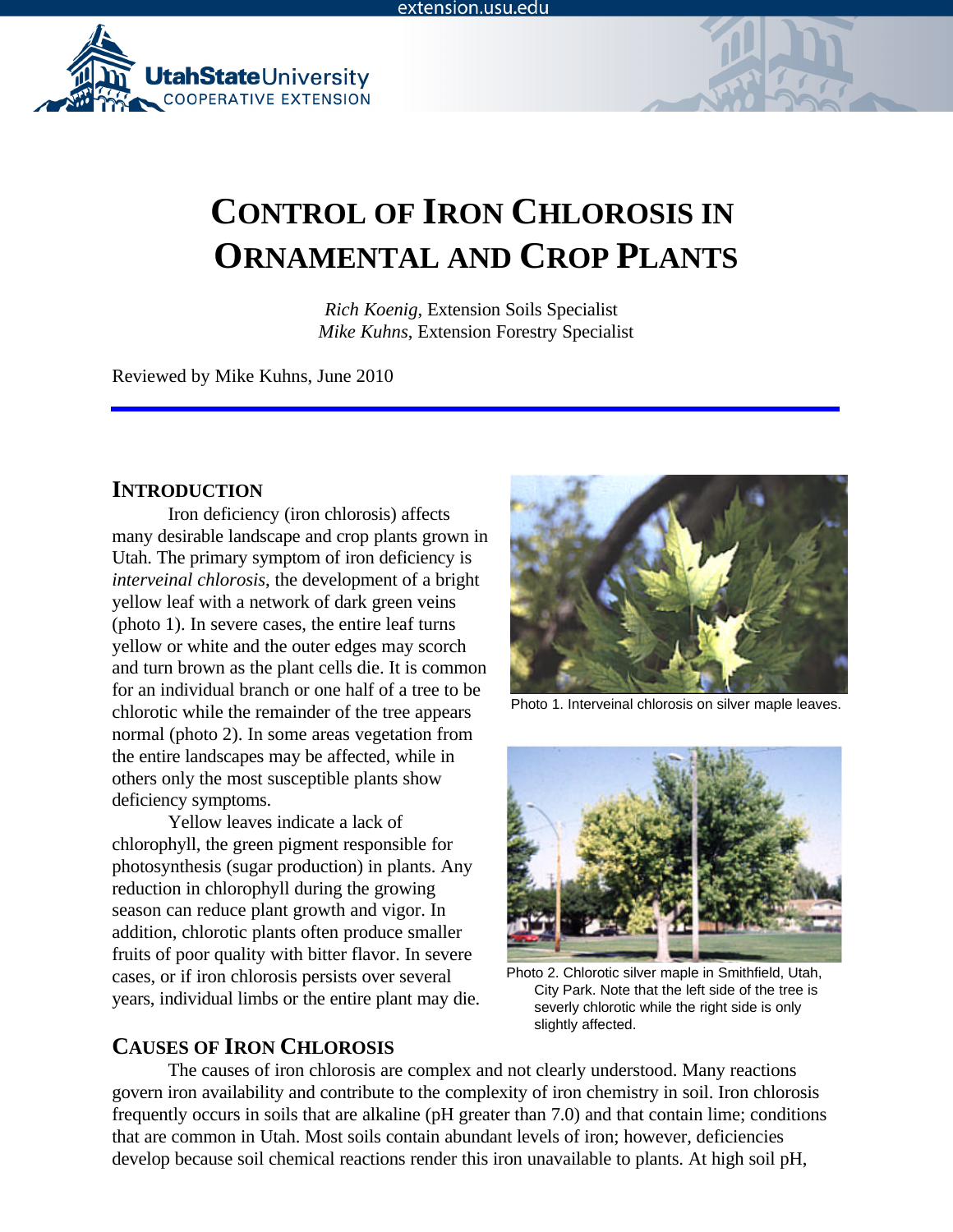iron rapidly forms solids in combination with oxygen, and hydroxide and carbonate ions. These forms of iron are not water-soluble and cannot be absorbed by plant roots. Such iron will be tied up indefinitely unless soil conditions change. This also explains why rusty nails or iron shavings do not correct iron deficiency in Utah: iron released by these materials immediately forms solids that are unavailable to plants.

Iron chlorosis is known to be aggravated by cool soil temperatures and conditions that restrict air movement into soil: plastic sheet mulching, compaction, and water-saturated conditions. Chlorosis is often more severe where topsoil has been removed exposing limeenriched subsoil. Examples are eroded soils or soils subjected to land leveling for agriculture irrigation or new housing developments.

## **PREVENTION AND CONTROL OF IRON CHLOROSIS**

Control of iron chlorosis is not easy and can be expensive. Therefore, one of the best methods is to select plant species and cultivars that are tolerant of high soil pH and less likely to be affected by low iron availability. Table 1 describes the susceptibility of common landscape and crop plants to iron chlorosis. Planting selections from the highly susceptible column should be avoided in Utah, since recurring chlorosis problems will weaken the plants, predisposing them to other problems and/or shortening their life span.

| ne is susceptionly of planes to from activities<br>--------------------- Fruits, vegetables and flowers - |                               |                            |  |
|-----------------------------------------------------------------------------------------------------------|-------------------------------|----------------------------|--|
| <b>Highly susceptible</b>                                                                                 | <b>Moderately susceptible</b> | <b>Moderately tolerant</b> |  |
| <b>Berries</b>                                                                                            | Corn                          | Alfalfa                    |  |
| Grapes                                                                                                    | Turf grasses                  | Wheat, barley, and oats    |  |
|                                                                                                           | Flowers (some)                | Potatoes                   |  |
|                                                                                                           | Vegetables (some)             | Flowers (most)             |  |
|                                                                                                           |                               | Vegetables (most)          |  |
|                                                                                                           | -- Trees and shrubs           |                            |  |
| <b>Highly susceptible</b>                                                                                 | <b>Moderately susceptible</b> | <b>Moderately tolerant</b> |  |
| Red maple                                                                                                 | Aspen                         | Ash                        |  |
| Silver maple                                                                                              | Beech                         | <b>Boxelder</b>            |  |
| Pin oak                                                                                                   | <b>Birch</b>                  | Catalpa                    |  |
| Sweetgum                                                                                                  | Cherry                        | Kentucky coffeetree        |  |
| Dawn redwood                                                                                              | Peach                         | Cottonwoods                |  |
| Amur maple                                                                                                | Magnolia                      | Poplars                    |  |
| <b>Bumald</b> spiraea                                                                                     | Most conifers                 | Ginkgo                     |  |
| Azalea                                                                                                    | Mountain-ash                  | Hackberry                  |  |
| Rhododendron                                                                                              | London planetree              | Hawthorn                   |  |
|                                                                                                           | Horsechestnut                 | Honeylocust                |  |
|                                                                                                           |                               | Linden                     |  |
|                                                                                                           |                               | Norway and Canyon maples   |  |
|                                                                                                           |                               | Elms                       |  |
|                                                                                                           |                               | Most oaks                  |  |

| Table 1. Susceptibility of plants to iron deficiency. <sup>*</sup> |  |  |  |
|--------------------------------------------------------------------|--|--|--|
|                                                                    |  |  |  |

Some plants are listed under two categories because of differences among varieties and growing \* conditions.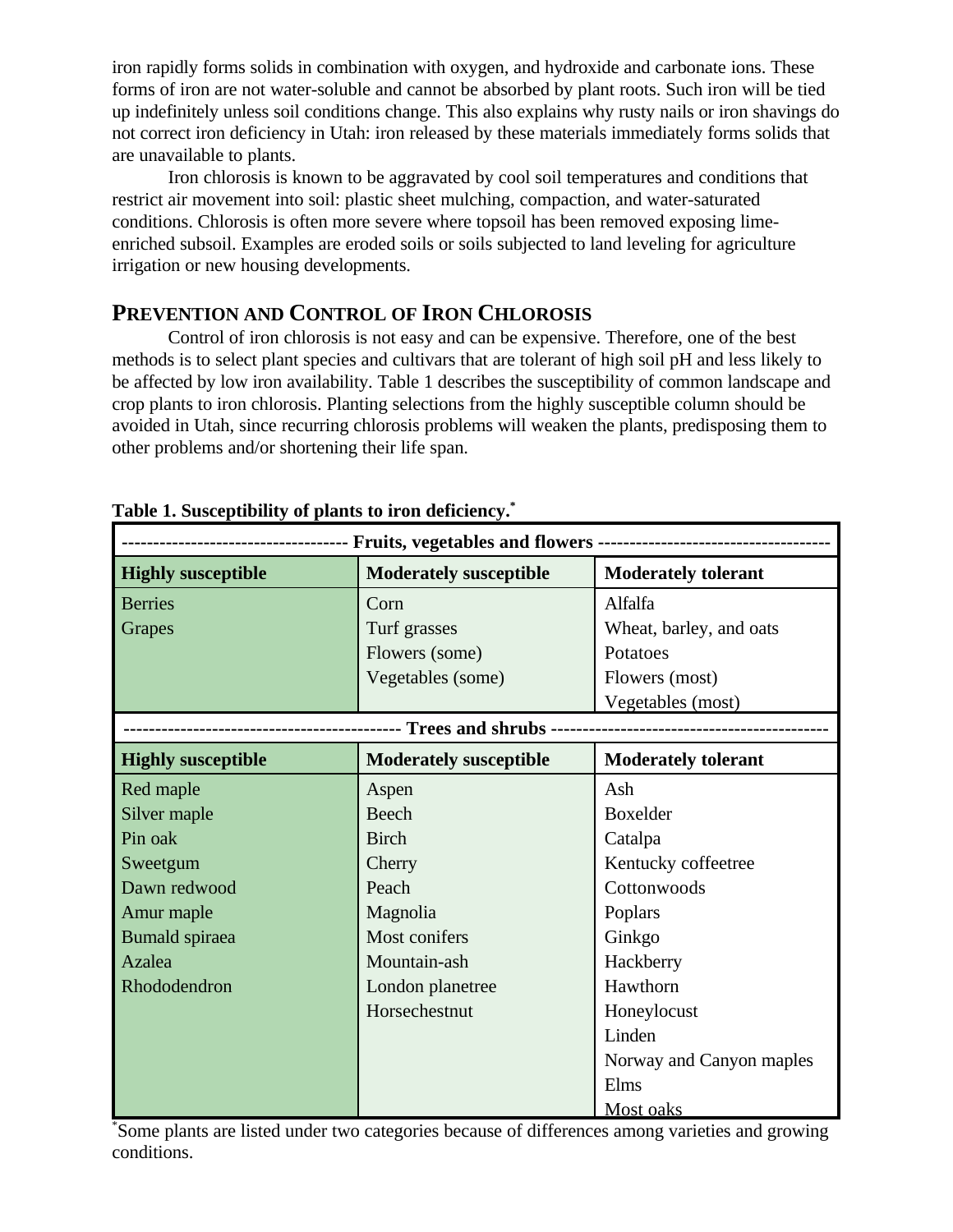Plant culture is also important in the control of iron chlorosis. Avoid saturated soil conditions by reducing watering or by installing drainage systems, especially with susceptible trees and shrubs. Aerate compacted areas around the base of affected vegetation. Also, avoid using plastic sheeting as a mulch for susceptible plants, since it restricts oxygen movement into the soil.

Several methods are available for treating iron deficiency. These are: 1) soil application of elemental sulfur combined with ferrous (iron) sulfate; 2) soil application of iron chelates; 3) foliar sprays containing ferrous sulfate or chelated iron; or 4) trunk injection of ferric ammonium citrate or iron sulfate (trees only). Foliar treatments produce a rapid but incomplete response, while a soil or trunk treatment will last longer. Soil treatments are not economical for large areas of relatively low-value crops such as corn. Iron chlorosis in field crops should be treated with a foliar spray. Table 2 lists some advantages and disadvantages of different iron chlorosis control methods. Often, one method will work well in one area but not in another due to variations in soil conditions and species susceptibility. Try different methods until you find the one that works in your situation.

| <b>Method</b>                                                           | <b>Advantages</b>                                                                                                             | <b>Disadvantages</b>                                                                                                                                                                 |
|-------------------------------------------------------------------------|-------------------------------------------------------------------------------------------------------------------------------|--------------------------------------------------------------------------------------------------------------------------------------------------------------------------------------|
| Soil application of<br>iron sulfate-<br>elemental sulfur<br>combination | • Lasts up to several years<br>• Relatively inexpensive<br>• No injury to plant<br>• Simple procedure                         | •Slow response<br>· Results sometimes variable<br>• Too expensive for large areas of<br>low-value crops<br>•Can be labor-intensive                                                   |
| Soil application of<br>iron chelates                                    | • Simple procedure<br>• Generally no injury to plant<br>• Relatively quick response                                           | • May last less than one season<br>$\bullet$ Expensive<br>• Results sometimes variable                                                                                               |
| Foliar application<br>of chelates or iron<br>sulfate                    | ● Quick response<br>• Fairly simple, easy procedure<br>(except for large trees)<br>• Only practical method for field<br>crops | • Expensive on trees<br>• Can cause temporary leaf burning<br>• Often lasts less than one season<br>• Provides only partial control                                                  |
| Trunk injection or<br>implantation                                      | • Lasts up to several years<br>•Moderate expense                                                                              | • Injures tree's trunk<br>•Can't be used on shrubs or non-<br>woody plants<br>• Results sometimes variable<br>• Can cause temporary leaf burning<br>• Somewhat complicated procedure |

**Table 2. Advantages and disadvantages of iron chlorosis control methods.**

**Soil treatment.** Use soil applications to treat individual trees and shrubs, or small areas in a landscape, in the fall or early spring. A mixture of equal parts ferrous sulfate (Table 3) and elemental sulfur can produce lasting results and is relatively inexpensive. Select an inorganic iron source with a high concentration of iron and one that is derived from iron or ferrous sulfate. Read labels to determine iron concentrations and forms in different products.

It is not practical or desirable to blanket an entire landscape with the elemental sulfurferrous sulfate combination. Instead, treat small areas by making holes 1 to 2 inches in diameter and 12 to 18 inches deep. Space the holes 18 to 24 inches apart around the area within the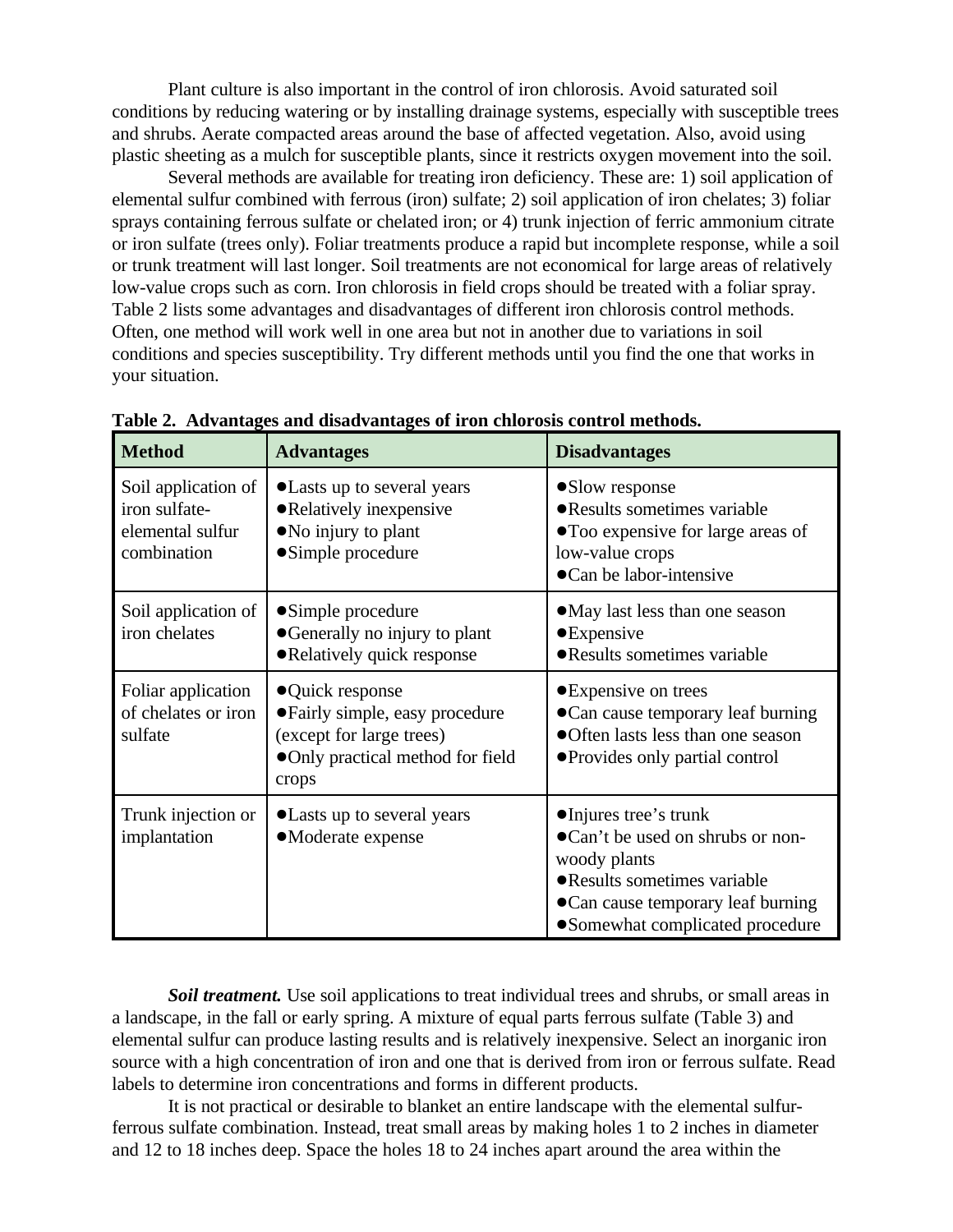drip line (outer edge of crown) of affected trees and shrubs. Fill each hole with the iron sulfate-elemental sulfur mixture to within 4 inches of the soil surface. Table 4 provides recommendations for the number of holes and quantity of the ferrous sulfateelemental sulfur mixture required to treat plants according to their size. Make holes with an auger or soil probe that *removes* soil to reduce compaction. Avoid damaging large, woody roots when making holes. Also, check with local utility companies if making holes in the vicinity of underground utility lines.



Photo 3. Treatment of pin oak with soil application of sulfur and iron sulfate into augered holes.

Rows of berries or small shrubs can also be

treated with equal parts ferrous sulfate and elemental sulfur. Use a hoe to excavate a small trench approximately 4 inches deep, 12 to 24 inches away from the base of plants. Apply one inch of the ferrous sulfate-elemental sulfur combination to the bottom of the trench and then fill in the remainder of the trench with soil.

|                  | <b>Trade name</b>              | <b>Content</b> |
|------------------|--------------------------------|----------------|
| Inorganic iron:  |                                | $%$ iron       |
| Ferrous sulfate  | Iron sulfate                   | 20.5           |
| Ferrous sulfate  | Ionate                         | 10.0           |
| Ferrous sulfate  | Bandini 7 iron                 | 7.0            |
| Ferrous sulfate  | Ironite                        | 4.5            |
| Iron Chelates:   |                                |                |
| FeDTPA           | Sequestrene 330                | 10.0           |
| <b>FeEDDHA</b>   | Sequestrene 138                | 6.0            |
| <b>FeEDDHA</b>   | <b>Millers Ferriplus</b>       | 6.0            |
| FeEDTA           | Hampene Iron                   | 9.0            |
| <b>FeHEDTA</b>   | Che-Gro Iron                   | 5.0            |
| FeHEDTA          | Versonol Ag Fe                 | 5.0            |
| Sulfur:          |                                | $%$ sulfur     |
| Elemental sulfur | Elemental sulfur (powder form) | 90.0           |
| Elemental sulfur | Degra-Sul (prill form)         | 90.0           |
| Elemental sulfur | Agri-Sul (prill form)          | 90.0           |

#### **Table 3. Commonly available forms of iron and sulfur.**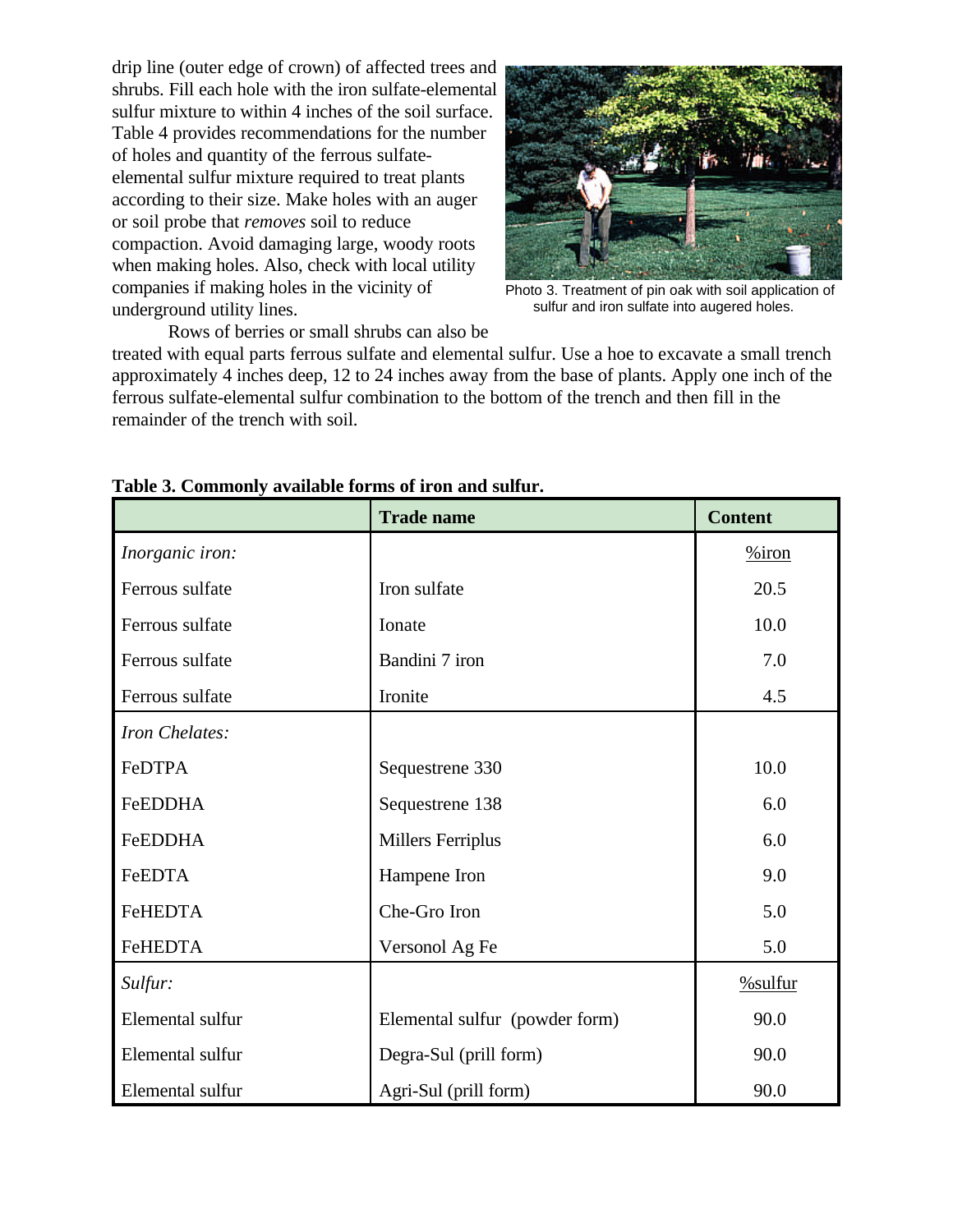| <b>Trunk diameter</b> | Number of 1 - 2 inch diameter holes<br>made in soil within the drip line | Pounds of elemental sulfur +<br>iron sulfate |
|-----------------------|--------------------------------------------------------------------------|----------------------------------------------|
|                       | 4                                                                        | $0.5 - 1.0$                                  |
| $\overline{2}$        | 6                                                                        | $1 - 2$                                      |
| $\overline{4}$        | 8                                                                        | $3 - 6$                                      |
| 6                     | 12                                                                       | $8 - 12$                                     |
| 8                     | $16 - 24$                                                                | $12 - 16$                                    |
| 10                    | $25 - 30$                                                                | $16 - 20$                                    |
| 15                    | $30 - 40$                                                                | $20 - 30$                                    |
| 20                    | $40 - 50$                                                                | $30 - 40$                                    |

**Table 4. Combined iron sulfate and elemental sulfur requirements for the treatment of individual trees and shrubs by the soil application method.\***

Holes should be made 12 -18 inches deep by *removing* a soil core. \*

Over time, the concentrated sulfur reacts to form acid which neutralizes lime and lowers soil pH in a small zone around the treated areas. The acidification of soil in combination with the iron sulfate maintains iron in a form that can be absorbed by plant roots.

Certain iron chelates provide excellent results when used as a soil treatment. The effect usually lasts only one year and chelates are relatively expensive. The only chelate that works consistently under high soil pH conditions is one containing the EDDHA molecule (Table 3). All other chelates currently on the market are ineffective at pH greater than 7.2, and therefore are not very effective for treating typical soils in Utah.

Use chelates in spring before growth begins. Sprinkle dry chelate on the soil surface and irrigate in, or dissolve in water and apply to soil around the base of plants. Chelates can also be applied in holes around the drip line of affected vegetation.

*Foliar treatment.* Foliar applications are made directly on the leaves of affected plants during the growing season. These treatments produce a quick response, often in a matter of days. Response to foliar sprays, however, is often incomplete (spotty control) and temporary. Repeated applications of foliar sprays may be required if chlorosis symptoms persist or as new foliage appears.

Chelates (Table 3) also provide partial control of chlorosis when applied as a foliar spray. Follow label recommendations that come with these products. A 0.5% solution of ferrous sulfate applied to foliage also provides some control and is less expensive. A 0.5% solution is formulated by dissolving 2 ounces of ferrous sulfate (20 to 22% iron) in 3 gallons of water. Foliage should be sprayed in the evening or on a cool, cloudy day to prevent leaf burning. Add a few drops of liquid soap or wetting agent (available at farm supply stores) to help the solution wet the leaves.

Foliar-treat large acreages of field crops only if symptoms are severe. Treat field crops with a 2% ferrous sulfate solution formulated by dissolving 17 pounds of ferrous sulfate in 100 gallons of water. Add a wetting agent to the mixture and apply at the rate of 15 to 30 gallons of solution per acre. This treatment will need to be repeated if chlorosis persists.